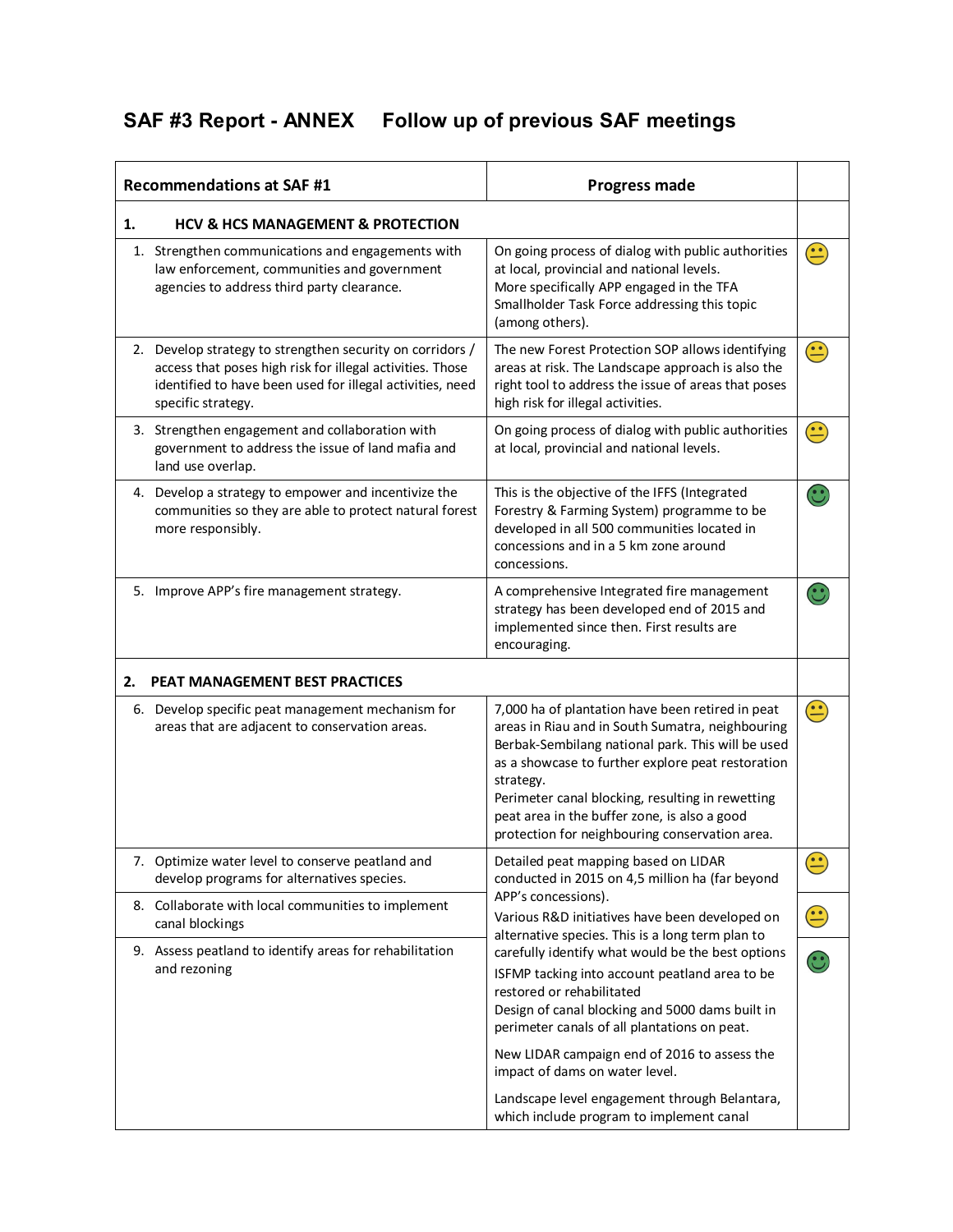|                                                                                                                                                                                                                                | blocking in the community area outside of the<br>concessions with the community                                                                                                                                                                                                                                                         |             |
|--------------------------------------------------------------------------------------------------------------------------------------------------------------------------------------------------------------------------------|-----------------------------------------------------------------------------------------------------------------------------------------------------------------------------------------------------------------------------------------------------------------------------------------------------------------------------------------|-------------|
| 10. Anticipate and develop plans to assess dry season to<br>avoid peatland fires                                                                                                                                               | Included in the Integrated Fire Management<br>Strategy in synergy with the IFFS programme.                                                                                                                                                                                                                                              |             |
| SOCIAL ISSUES AND CONFLICTS RESOLUTION<br>з.                                                                                                                                                                                   |                                                                                                                                                                                                                                                                                                                                         |             |
| 11. Ensure that relevant staffs have the required capacity<br>to be able to conduct proper negotiation with<br>communities.                                                                                                    | Trainings have been developed on all concessions<br>and deployment continues.                                                                                                                                                                                                                                                           |             |
| 12. Ensure community receives complete information<br>and proper advice during negotiation. Monitoring by<br>independent observer is encouraged.                                                                               | Conflict resolution has involved, when necessary,<br>local mediators or facilitators (NGOs) and<br>observer from MoFE.<br>TFT has been tasked with reviewing process and<br>conducting due diligence to assess progress<br>made in conflict resolution. Results announced<br>by APP were only marginally adjusted after this<br>review. | $\bigoplus$ |
| 13. APP should provide progress updates on its action<br>plan related to improving their contractors and<br>sub-contractors' staff rights and welfare.                                                                         | Progresses are reported in the last APP<br>sustainability report 2015.                                                                                                                                                                                                                                                                  |             |
| 4. COMMITMENT FOR FOREST PROTECTION AND CONSERVATION                                                                                                                                                                           |                                                                                                                                                                                                                                                                                                                                         |             |
| 14. APP should engage the government to facilitate Master<br>plan socialization to ensure it is understood and<br>accepted by all stakeholders. This Master plan will be<br>the guideline for stakeholder conservation program | The Master Plan development has been with<br>the involvement of and in consultation with<br>landscape level stakeholders. The Master plan<br>has also been shared with local and national<br>authorities and is now the basis of discussion<br>with stakeholders willing to engage in a given<br>landscape management.                  |             |
| 15. APP should ensure that the landscape conservation<br>initiatives are aligned with the program of Directorates<br>of Essential Ecosystem Management of the Ministry on<br>Environment and Forestry.                         | There are continuous exchanges between<br>APP/Belantara Foundation and MoEF to ensure<br>consistency of approach.                                                                                                                                                                                                                       |             |
| 16. Government's Forest Management Unit (KPH) program<br>is a suitable platform for landscape conservation<br>initiatives and should be integrated in the 1 million ha<br>conservation program.                                | APP has started to collaborate with KPH in S.<br>Sumatra through the Belantara Foundation.<br>More collaboration to be developed with other<br>KPH <sub>s</sub> .                                                                                                                                                                       |             |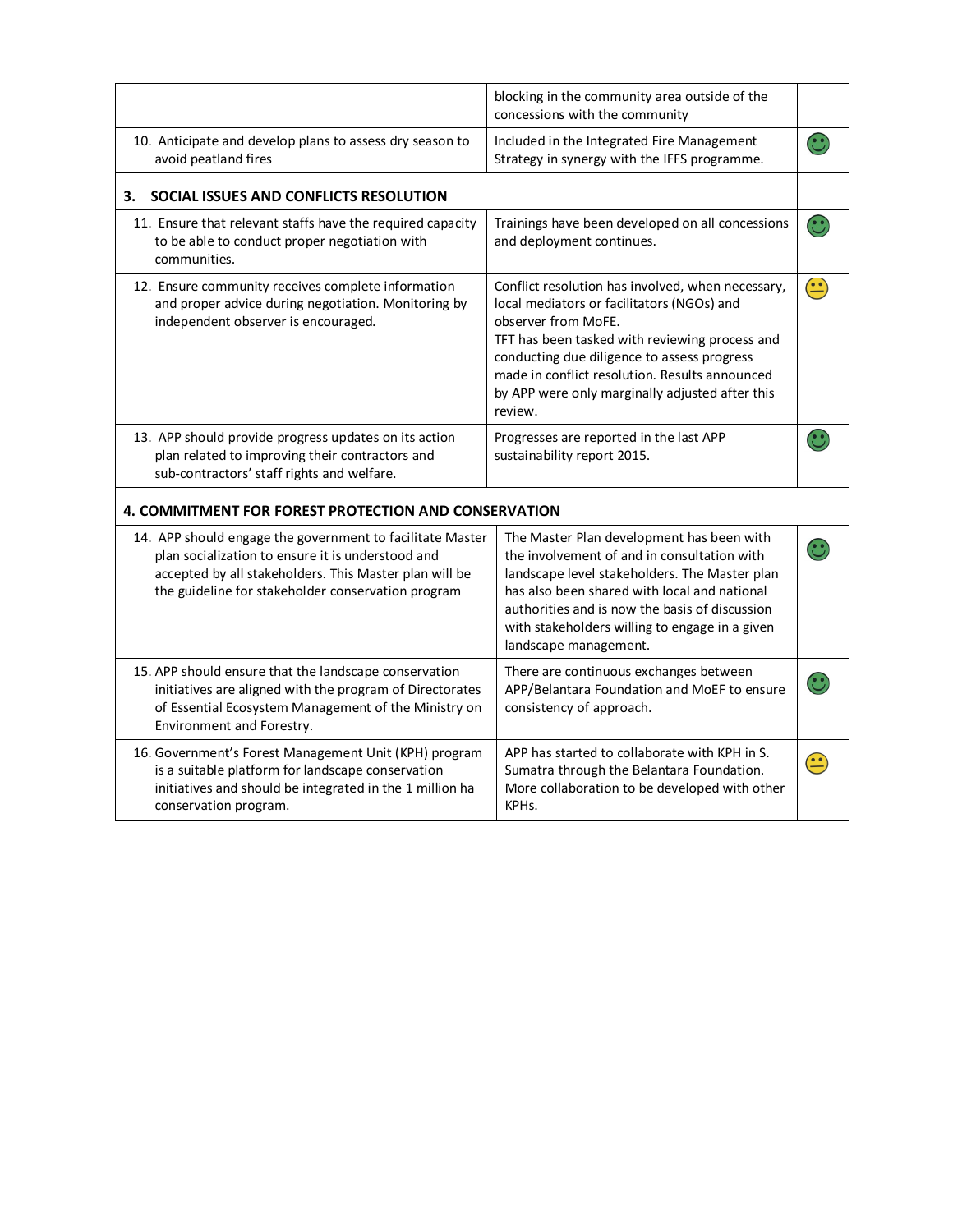| Recommendations at SAF #2 (May 2016)1/2                                                                                                                                                                                                                                                                                                                                                                                                                             | <b>Progress made</b>                                                                                                                                                                                                                                                                                                                  |             |  |  |
|---------------------------------------------------------------------------------------------------------------------------------------------------------------------------------------------------------------------------------------------------------------------------------------------------------------------------------------------------------------------------------------------------------------------------------------------------------------------|---------------------------------------------------------------------------------------------------------------------------------------------------------------------------------------------------------------------------------------------------------------------------------------------------------------------------------------|-------------|--|--|
| <b>GROWING TOGETHER - FOREST &amp; COMMUNITIES</b>                                                                                                                                                                                                                                                                                                                                                                                                                  |                                                                                                                                                                                                                                                                                                                                       |             |  |  |
| 1. Mainstreaming Human Rights into Forest Conservation<br>Policy: APP should refer to both global and national<br>guiding principles on human rights to implement into<br>standard FCP processes, at both the local and<br>administrative level.                                                                                                                                                                                                                    | Procedures, such as that for conflict resolution<br>and for the monitoring and evaluation of<br>security provider, have been designed taking<br>into account Human Rights. SOP can be<br>improved through interaction with NGOs<br>directly engaged on conflict management on<br>the ground and through focused group<br>discussions. |             |  |  |
| 2. Identify and cultivate local champions across<br>concession areas to support local initiatives covering<br>various aspects of reforestation and conservation to<br>increase awareness on land governance issues.                                                                                                                                                                                                                                                 | Various partnerships are in development with<br>stakeholders engaged in conservation and<br>restoration initiatives, either within APP's<br>concession or outside these concessions as part<br>of the landscape approach promoted by APP<br>and Belantara Foundation.                                                                 |             |  |  |
| 3. The creation of strong dispute mechanisms and<br>monitoring strategy, which are recognized by the<br>government, will help enforce existing land tenure and<br>governance agreements. To that end, stakeholders offer<br>to develop more collaboration on conflict resolution.                                                                                                                                                                                   | A first workshop took place early 2016 to share<br>knowledge and expertise on conflict resolution.<br>New plans for more open collaboration will be<br>developed end of 2016.                                                                                                                                                         |             |  |  |
| 4. To encourage local stakeholder involvement, the<br>private sector should:                                                                                                                                                                                                                                                                                                                                                                                        |                                                                                                                                                                                                                                                                                                                                       |             |  |  |
| Facilitate forums bringing together government<br>officials (local & provincial), companies, civil society<br>organizations, and local communities to provide<br>recommendations to the central government and<br>effect change on the ground.                                                                                                                                                                                                                      | Few progress made, although the governing<br>forums established in the more advanced<br>landscape are good platform to start with.                                                                                                                                                                                                    |             |  |  |
| Train communities in advanced agroforestry<br>methods, and provide them of short, medium, and<br>long-term income through planting mixed crops,<br>providing solutions for the community.                                                                                                                                                                                                                                                                           | Good progress through the IFFS programme.<br>Deployment of this programme is in line with<br>initial projections.                                                                                                                                                                                                                     |             |  |  |
| Use local and interactive media to help developing<br>stakeholders and local communities involvement in<br>new practices.                                                                                                                                                                                                                                                                                                                                           | Few progress made, as team is focusing on the<br>first year implementation of IFFS                                                                                                                                                                                                                                                    |             |  |  |
| PEAT MANAGEMENT BEST PRACTICES                                                                                                                                                                                                                                                                                                                                                                                                                                      |                                                                                                                                                                                                                                                                                                                                       |             |  |  |
| 5. Develop cases studies and assess results achieved in<br>peat management, fire prevention and community<br>development highlighting interconnections between<br>these three components of long-term sustainable forest<br>management.                                                                                                                                                                                                                             | Terms of reference of such case studies to be<br>developed end of 2016, as concrete results can<br>only be assessed starting from 2017.                                                                                                                                                                                               | $\bigoplus$ |  |  |
| 6. Use these case studies to built a platform gathering<br>NGOs, research centres, legal experts and public<br>institutions with the aim to:<br>Review existing regulation and identify gaps with<br>rules that would better support sustainable<br>peatland management, effective forest protection<br>and landscape approach.<br>Provide input to regulators on issues that may<br>hamper efforts to promote sustainable<br>management of the forest (land tenure | Scheduled for 2017 (following point 5 above)                                                                                                                                                                                                                                                                                          |             |  |  |